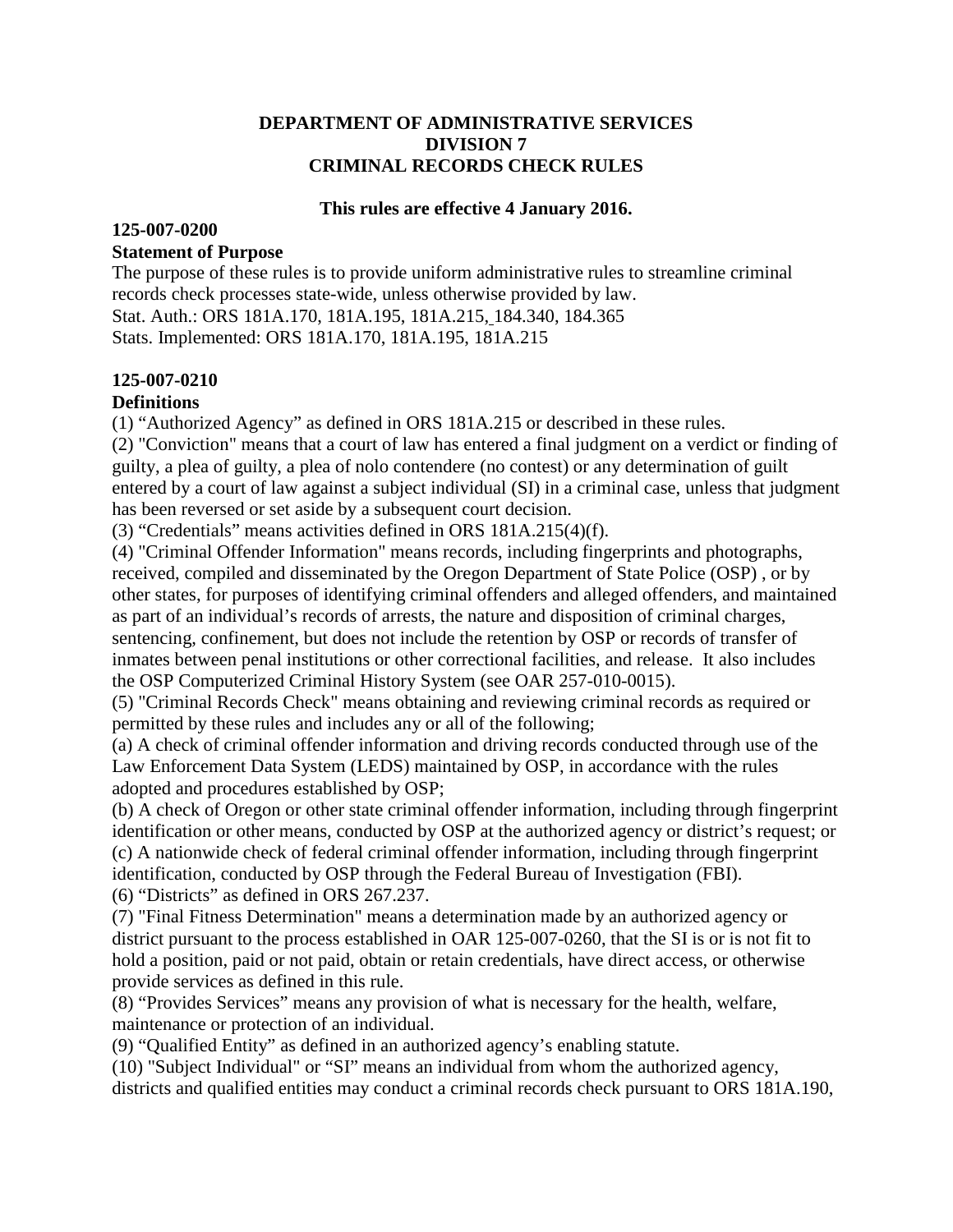181A.195, 181A.200, 181A.215, 267.237 and any required enabling legislation or executive order. SI may include, but is not limited to the following;

(a) Any individual applying for credentials,

(b) Any individual with direct access to a vulnerable population,

(c) Any individual who provides services to a vulnerable population, and

(d) An individual subject under ORS 181A.190(1)(c), 181A.195(1)(b), 181A.200(2),

267.237(1)(c) and any required enabling legislation or executive order.

(11) "Vulnerable Population" means any of the following categories;

(a) A child, an unmarried person who is under eighteen (18) years of age.

(b) The elderly, a person sixty-five (65) years of age or older.

(c) Persons with disabilities, a person with a physical or mental impairment that substantially limited one or more major life activities,

(d) Persons with mental illness, a person with a condition that impacts their thinking, mood or behavior affecting his or her ability to relate to others and function on a daily basis.

Stat. Auth.: ORS 181A.170, 181A.195, 181A.215, 184.340, 184.365

Stats. Implemented: ORS 181A.170, 181A.195, 181A.215

## **125-007-0220**

### **Information Required**

(1) An SI may be required to provide identification and information to have a criminal records check completed including, but not limited to;

(a) Legal name and aliases;

(b) Date of birth;

(c) Address and recent residency information;

(d) Driver license or identification card information;

(e) Type of work or service being performed;

(f) Disclosure of criminal history; all arrests, charges, convictions and offenses.

(g) Social Security number, optional only, used solely for the purpose of positively identifying the SI during the criminal records check process.

(2) Identification shall be determined by using methods which include but are not limited to;

(a) Asking the SI for current and valid government-issued photo identification;

(b) Confirming the information on the photo identification with the SI;

(c) Fingerprint capture

(3) The authorized agency, district or qualified entity shall not request a fingerprint card from an SI under the age of eighteen (18) years unless the SI is emancipated pursuant to ORS 419B.550 *et seq*, or unless the authorized agency, district or qualified entity also requests the written consent of a parent or guardian. In such case, such parent or guardian and youth must be informed that they are not required to consent. Notwithstanding, failure to consent may be construed as a refusal to consent under OAR 125-007-0260.

(4) The authorized agency, district or qualified entity may require additional information from the SI as necessary to complete the criminal records check and fitness determination, such as, but not limited to, proof of identity; or additional criminal, judicial, or other background information. Stat. Auth.: ORS 181A.170, 181A.195, 181A.215, 184.340, 184.365 Stats. Implemented: ORS 181A.170, 181A.195, 181A.215

### **125-007-0250**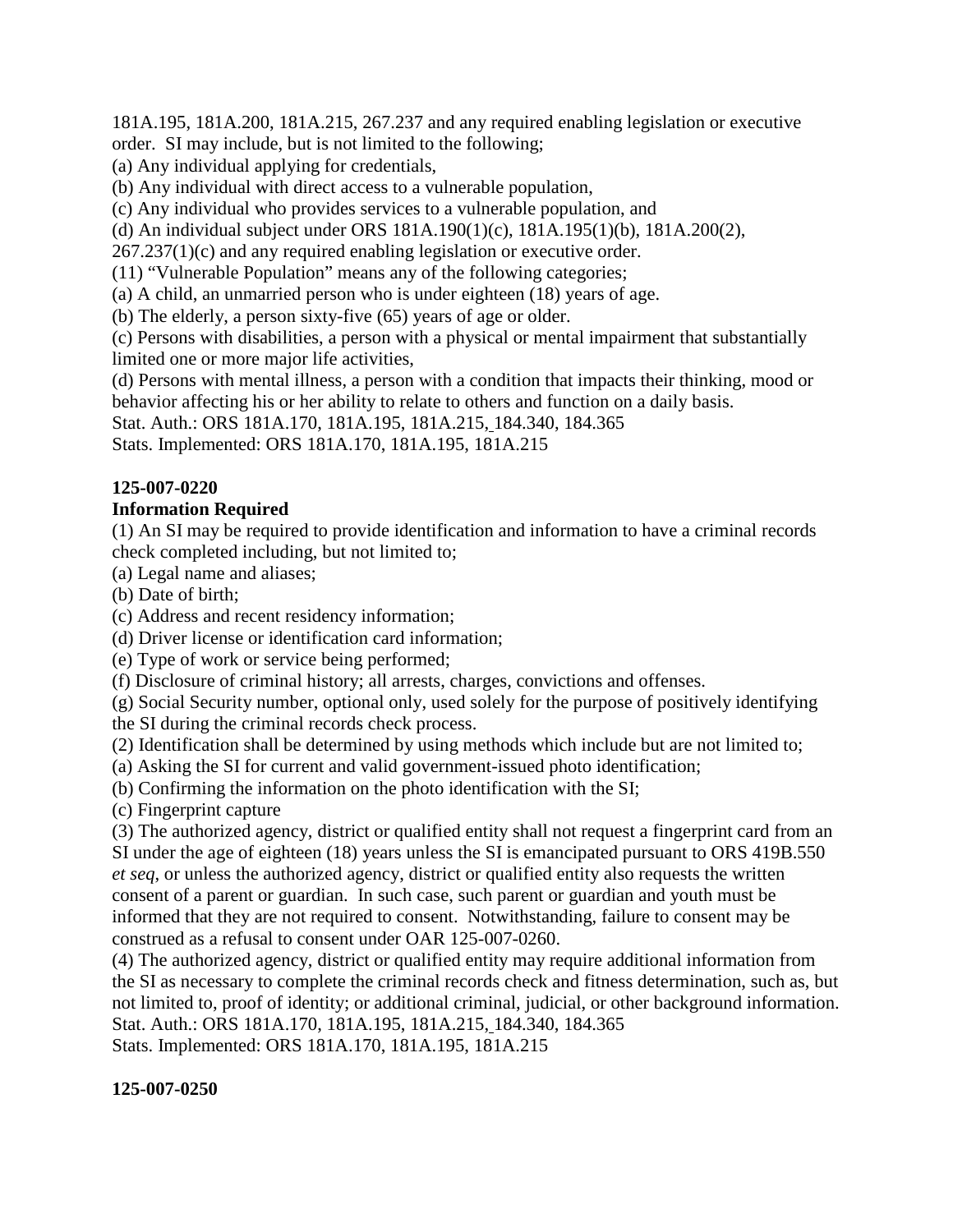#### **Hiring or Appointing on a Preliminary Basis**

(1) An authorized agency or district may conduct a preliminary fitness determination if the agency, district or qualified entity is hiring or appointing an SI on a preliminary basis, pending a final fitness determination.

(2) The authorized agency or district shall make a preliminary fitness determination about an SI based on information disclosed by the SI and a LEDS criminal records check pursuant to each authorized agency, district or qualified entity's governing statutes.

(3) An SI hired or appointed on a preliminary basis under this rule may participate in training, orientation, or work activities as assigned by the authorized agency, district or qualified entity. Stat. Auth.: ORS 181A.170, 181A.195, 181A.215, 184.340, 184.365 Stats. Implemented: ORS 181A.170, 181A.195, 181A.215

### **125-007-0260**

### **Final Fitness Determination**

(1) Unless otherwise provided by law, the authorized agency or district shall consider factors pursuant to ORS 181A.195(10)(d) in relation to information provided by the SI, including any criminal offender information, as defined in OAR 125-007-0210, obtained through a criminal records check and other information known by the agency or district.

(2) Upon completion of the fitness determination, one of the following outcomes shall be made and written notification shall be provided to the SI indicating the outcome when appeal rights are afforded or when a fitness determination is not completed;

(a) Approval.

(A) The SI is approved to work, obtain or retain credentials, have direct access, or otherwise provide services to individuals defined in OAR 125-007-0210.

(B) An approved outcome does not guarantee employment, obtaining or retaining credentials, or the ability to have direct access, or otherwise provide services, to individuals defined in OAR 125-007-0210.

(b) Restricted or Conditional Approval.

(A) The authorized agency or district may restrict the approval to specific activities, clients or locations.

(B) The authorized agency or district may complete a new criminal records check and fitness determination on the SI prior to removing a restriction.

(c) Denial.

(A) The authorized agency or district denies an SI if the agency determines, through a fitness determination, that the SI is not fit to work, obtain or retain credentials, have direct access, or otherwise provide services to individuals defined in OAR 125-007-0210.

(B) If an SI is denied, then the SI shall not work, receive or retain credentials, have direct access, or otherwise provide services to individuals described in OAR 125-007-0210.

(d) Incomplete Fitness Determination.

(A) The SI discontinues the criminal records process for any reason or refuses to be fingerprinted or respond to written correspondence from the agency or district.

(B) The SI is determined to be ineligible for reasons other than a criminal records check.

(C) The SI is determined to be ineligible pursuant to an authorized agency's enabling statute, or otherwise provided by law.

(D) The SI shall not be allowed to work, receive credentials, have direct access, or otherwise provide services to individuals described in OAR 125-007-0210.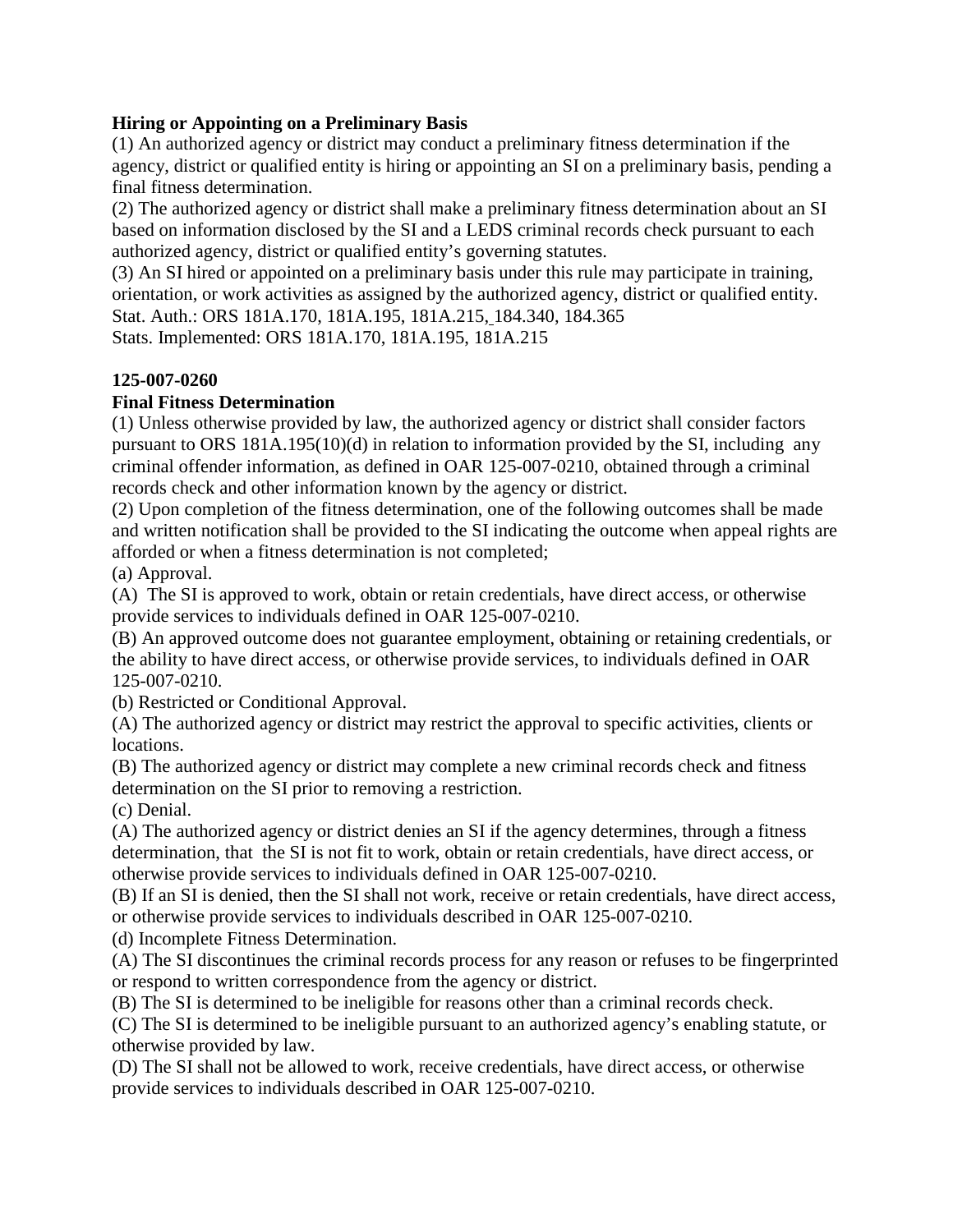(E) Appeal rights, if any, are dependent on the authorized agency's or district's obligations to provide such rights when a final fitness determination was not completed. Stat. Auth.: ORS 181A.170, 181A.195, 181A.215, 184.340, 184.365 Stats. Implemented: ORS 181A.170, 181A.195, 181A.215

## **125-007-0270**

## **Crimes Considered**

(1) A conviction of any of the following crimes or offenses is potentially disqualifying, unless otherwise provided by law.

(a) All felonies.

(b) All misdemeanors.

(c) Any U.S. military crime or international crime.

(2) The authorized agency or district shall evaluate a crime or offense on the basis of the law of the jurisdiction in which the crime or offense occurred.

(3) The following are examples of crimes likely to result in denial unless there are significant mitigating circumstances;

(a) ORS 163.095, Aggravated murder;

(b) ORS 163.115, Murder;

(c) ORS 163.375, Rape I;

(d) ORS 163.405, Sodomy I;

(e) ORS 163.411, Unlawful sexual penetration I;

(f) ORS 163.427, Sexual abuse I

(4) Under no circumstances shall an SI be denied under these rules because of a juvenile record that has been expunged or set aside pursuant to ORS 419A.260 to 419A.262.

(5) Under no circumstances shall an SI be denied under these rules due to the existence or contents of an adult record that has been set aside pursuant to ORS 137.225.

(6) Examples of other criminal offender information that may be potentially disqualifying may include;

(a) Sex offender registration,

(b) Conditions of parole, probation, or diversion program, or

(c) Unresolved arrest, charge, pending indictment or outstanding warrant

Stat. Auth.: ORS 181A.170, 181A.195, 181A.215, 184.340, 184.365

Stats. Implemented: ORS 181A.170, 181A.195, 181A.215

## **125-007-0300**

## **Appealing a Fitness Determination**

(1) An SI may contest a final fitness determination outcome of a denied or restricted approval.

(2) Process for authorized agencies using Office of Administrative Hearings (OAH): To request a contested case hearing, the SI or the SI's legal representative shall submit a written request for a contested case hearing to the address specified in the notice provided under OAR 125-007- 0260, within the time required by law or a reasonable time period.

(3) Confidentiality. The Department or the administrative law judge may protect information made confidential by ORS 181A.195(11) or other applicable law as provided in OAR 137-003- 0570(7) or (8).

(4) No Public Attendance. Unless otherwise provided by law, contested case hearings on fitness determinations are closed to non-participants.